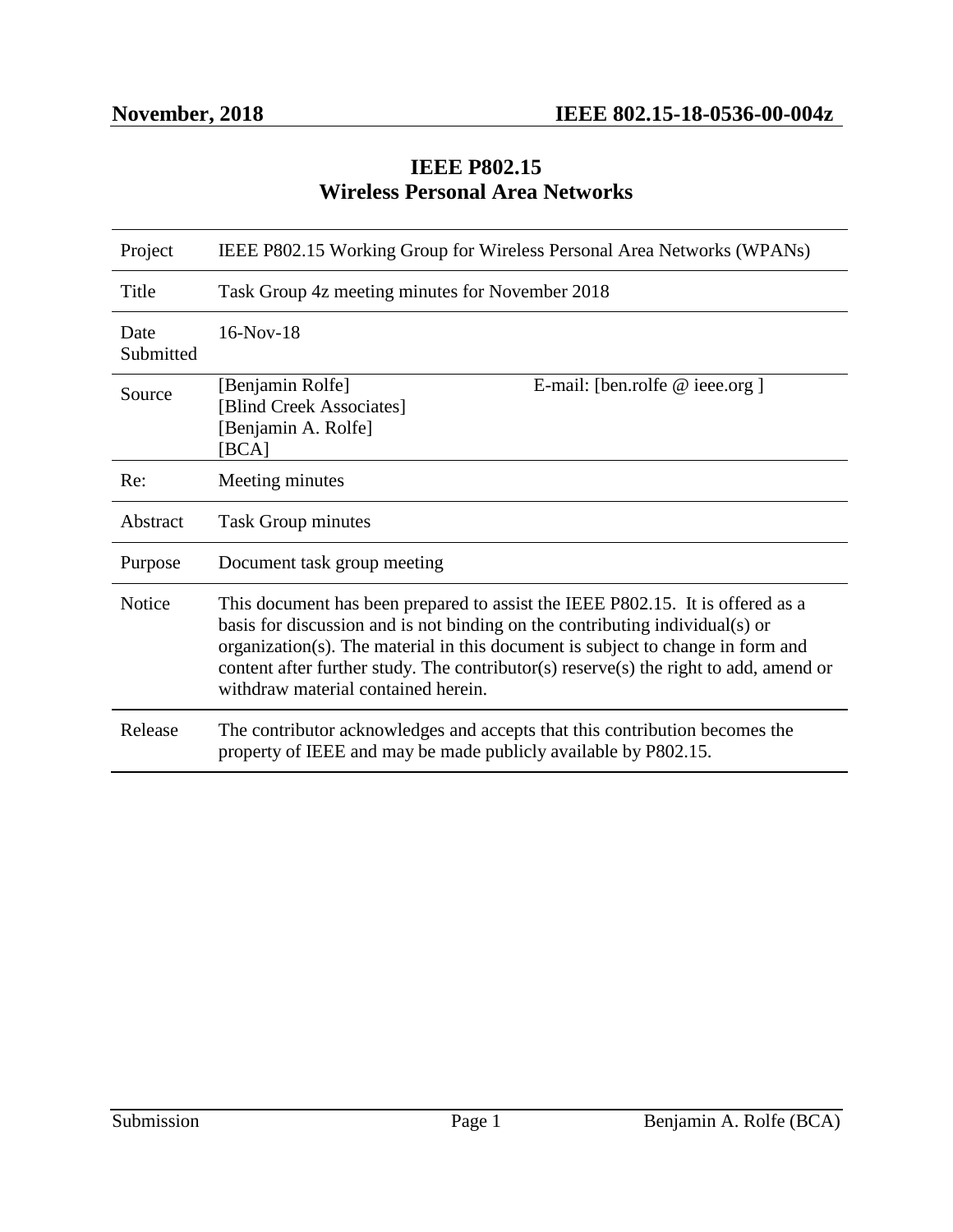# **IEEE Project 802 Working Group 15, Task Group 4z Meeting Minutes: November 2018 802 Plenary Bangkok, Thailand**

**Task Group Chair: Tim Harrington (Pro-ID Consulting, UWB Alliance) Task Group Recording Secretary, Vice Chair: Benjamin A. Rolfe (Blind Creek Associates, UWB Alliance<sup>1</sup> )**



 $\overline{a}$ <sup>1</sup> Se[e http://www.blindcreek.com/pages/affiliations.pdf](http://www.blindcreek.com/pages/affiliations.pdf) for affiliations by 802 activity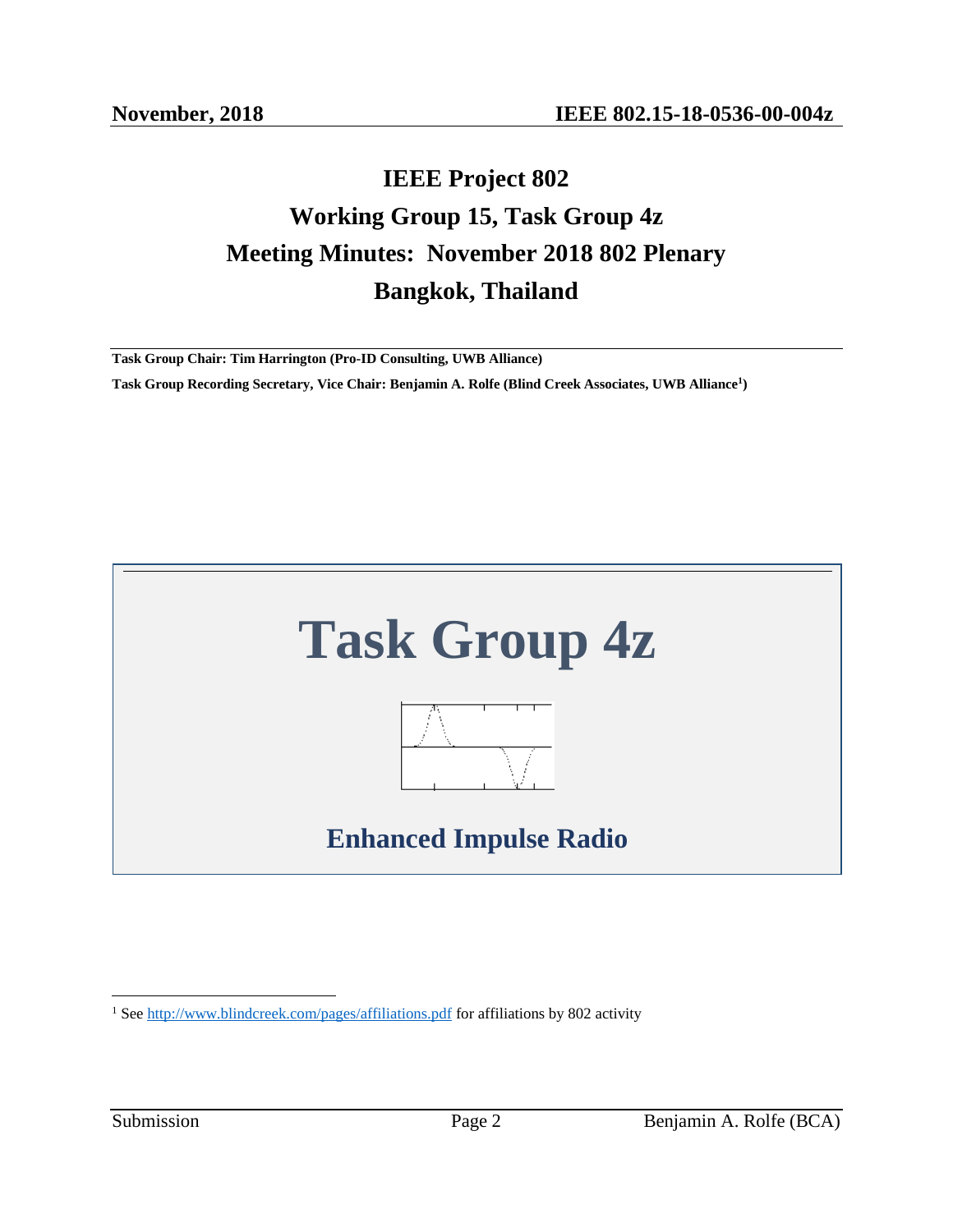## Contents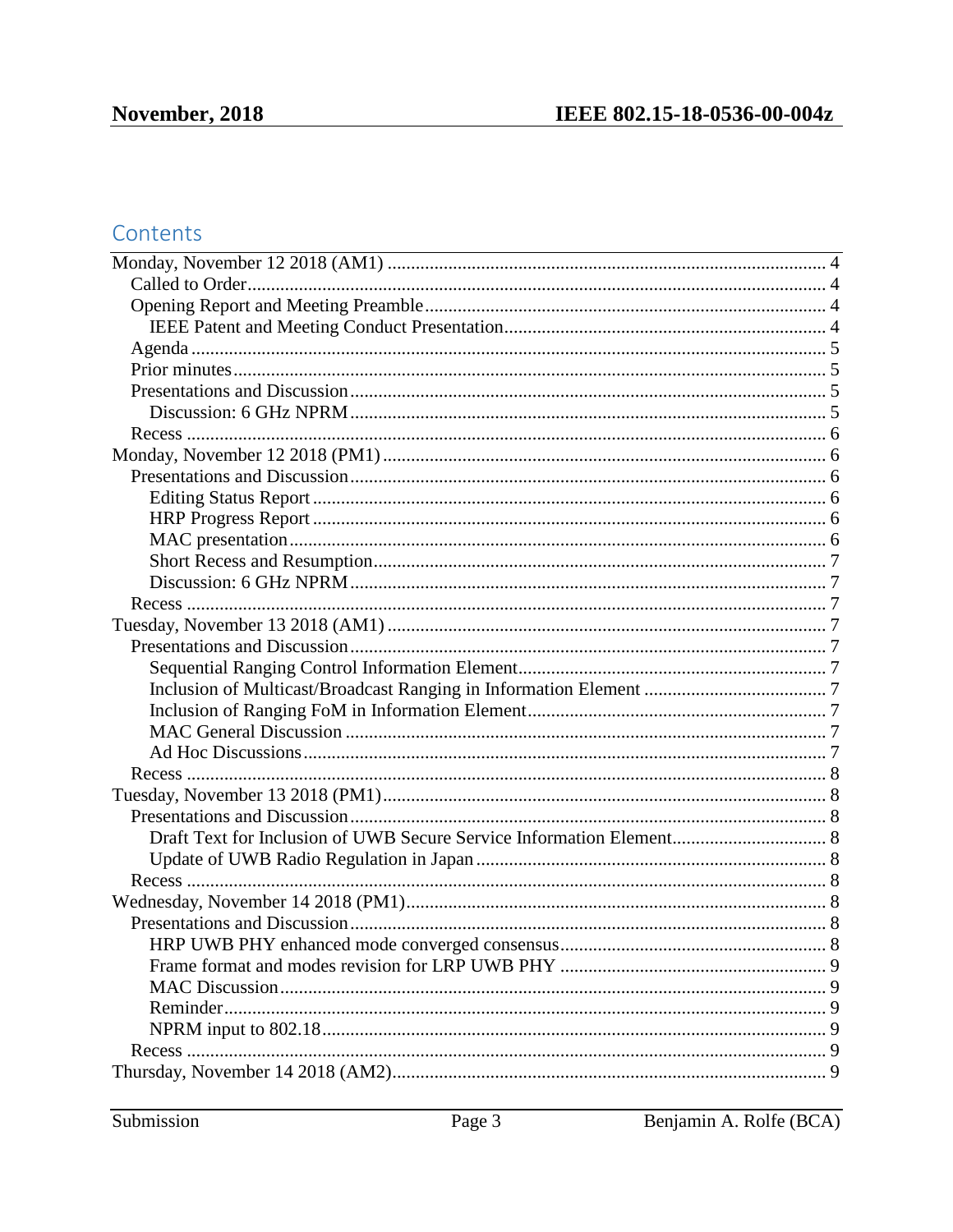## **November, 2018 IEEE 802.15-18-0536-00-004z**

## <span id="page-3-0"></span>**Monday, November 12 2018 (AM1)**

### <span id="page-3-1"></span>*Called to Order*

TG4z is called to order at 08:10 Local Time. Chair and Recording secretary are present.

## <span id="page-3-2"></span>*Opening Report and Meeting Preamble*

Chair presents Meeting preamble slides, document # 15-18-0532-00. <https://mentor.ieee.org/802.15/dcn/18/15-18-0532-00-004z-opening-slides.pptx>

## <span id="page-3-3"></span>*IEEE Patent and Meeting Conduct Presentation*

Chair presents the IEEE patent policy information. Chair directs attendees to review the meeting preamble slides via the link on the 802.15 home page: [http://standards.ieee.org/board/pat/pat-slideset.ppt.](http://standards.ieee.org/board/pat/pat-slideset.ppt) Chair presents slides 1-5. Attendees are informed that:

- The IEEE's patent policy is consistent with the ANSI patent policy and is described in Clause 6 of the *IEEE-SA Standards Board Bylaws*;
- Early identification of patent claims which may be essential for the use of standards under development is strongly encouraged;
- There may be Essential Patent Claims of which the IEEE is not aware. Additionally, neither the IEEE, the WG, nor the WG chair can ensure the accuracy or completeness of any assurance or whether any such assurance is, in fact, of a Patent Claim that is essential for the use of the standard under development.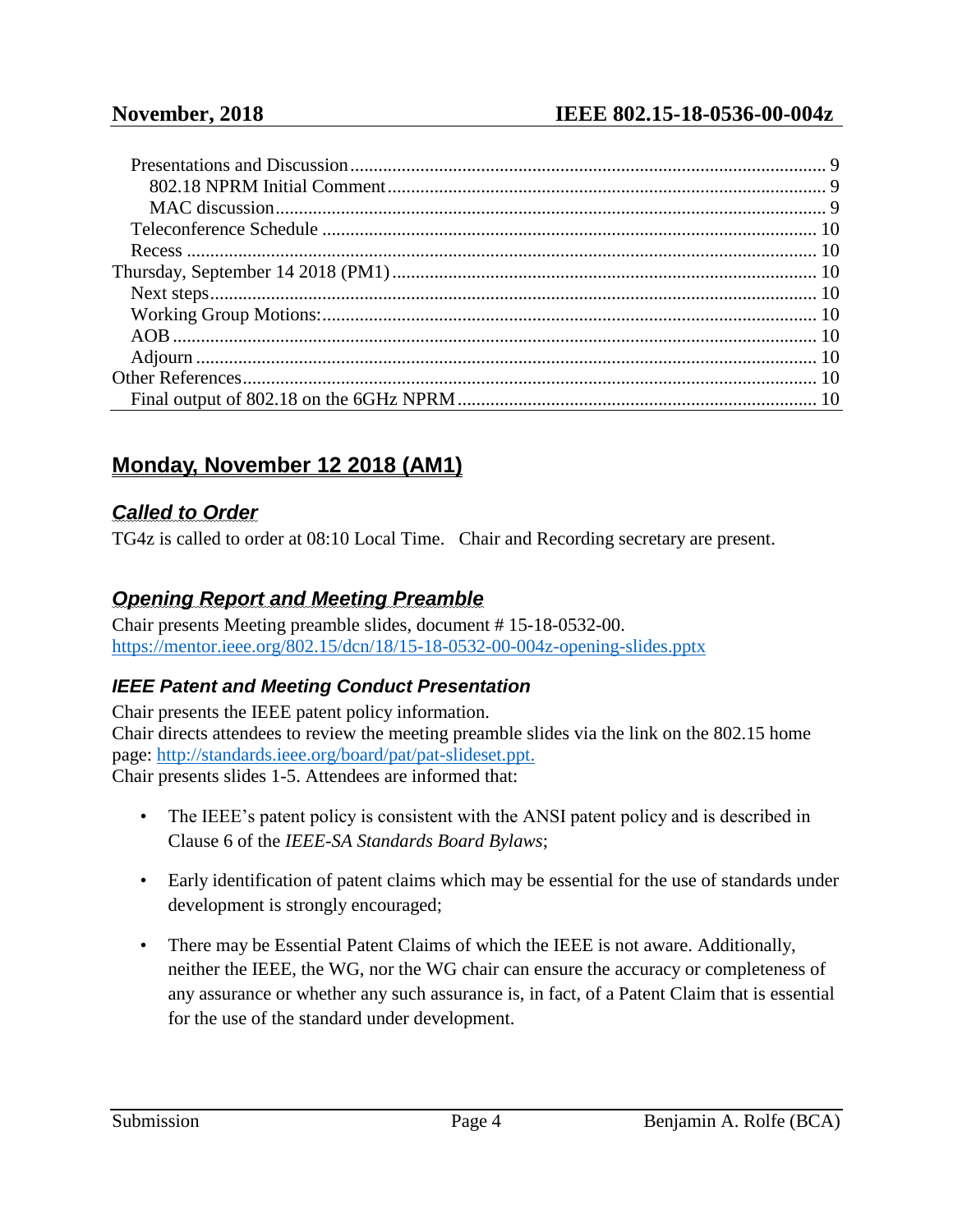The foregoing information was provided; the chair provided an opportunity for participants to identify patent claim(s)/patent application claim(s) and/or the holder of patent claim(s)/patent application claim(s) of which the participant is personally aware and that may be essential for the use of that standard: **No responses were heard.**

## <span id="page-4-0"></span>*Agenda*

Agenda: Review and approved the agenda Document 15-18-0513-01. <https://mentor.ieee.org/802.15/dcn/18/15-18-0513-01-004z-tg4z-agenda-nov-2018.xlsx> After discussion, agenda modified and captured in 15-18-0513-02. Motion to approve agenda document 15-18-0513-02: Moved by: Frank Leong (NXP); Second: Jochen Hammerschmidt. (Apple) Approved by unanimous consent.

## <span id="page-4-1"></span>*Prior minutes*

Approval of May meeting minutes, document 15-18-443-00. <https://mentor.ieee.org/802.15/dcn/18/15-18-0443-01-004z-task-group-4z-minutes-sept.pdf> Moved by: Billy Verso (Decawave), Second Ben Rolfe (BCA/UWBA). Following neither discussion nor objection, approved by unanimous consent.

## <span id="page-4-2"></span>*Presentations and Discussion*

## <span id="page-4-3"></span>*Discussion: 6 GHz NPRM*

Tim provides status and overview on 6 GHz Notice of Proposed Rule Making (NPRM) in the USA. Provides update on 802.18 progress and plan, notes the TG4z meeting times avoid overlap with 802.18 meeting schedule this week.

802.18 held an ad-hoc meeting on Sunday to work towards a 'common 802' contribution which represents the facts upon which 802 wireless WGs can agree.

Summary of NPRM related activities: The activity can be divided into two related activities:

- 1. NPRM Incremental approach in 802.18: first submission is what 802 can agree to:
	- a. Hi level catalog of related 802 wireless standards projects
	- b. Indicate 802 is working on coexistence analysis
	- c. Some debate still on if we tell FCC that we're working on coexistence solutions
	- d. Identify opportunities for positive rule changes
- 2. Coexistence: done well the coexistence analysis will support the NPRM process (outside of 802.18 scope):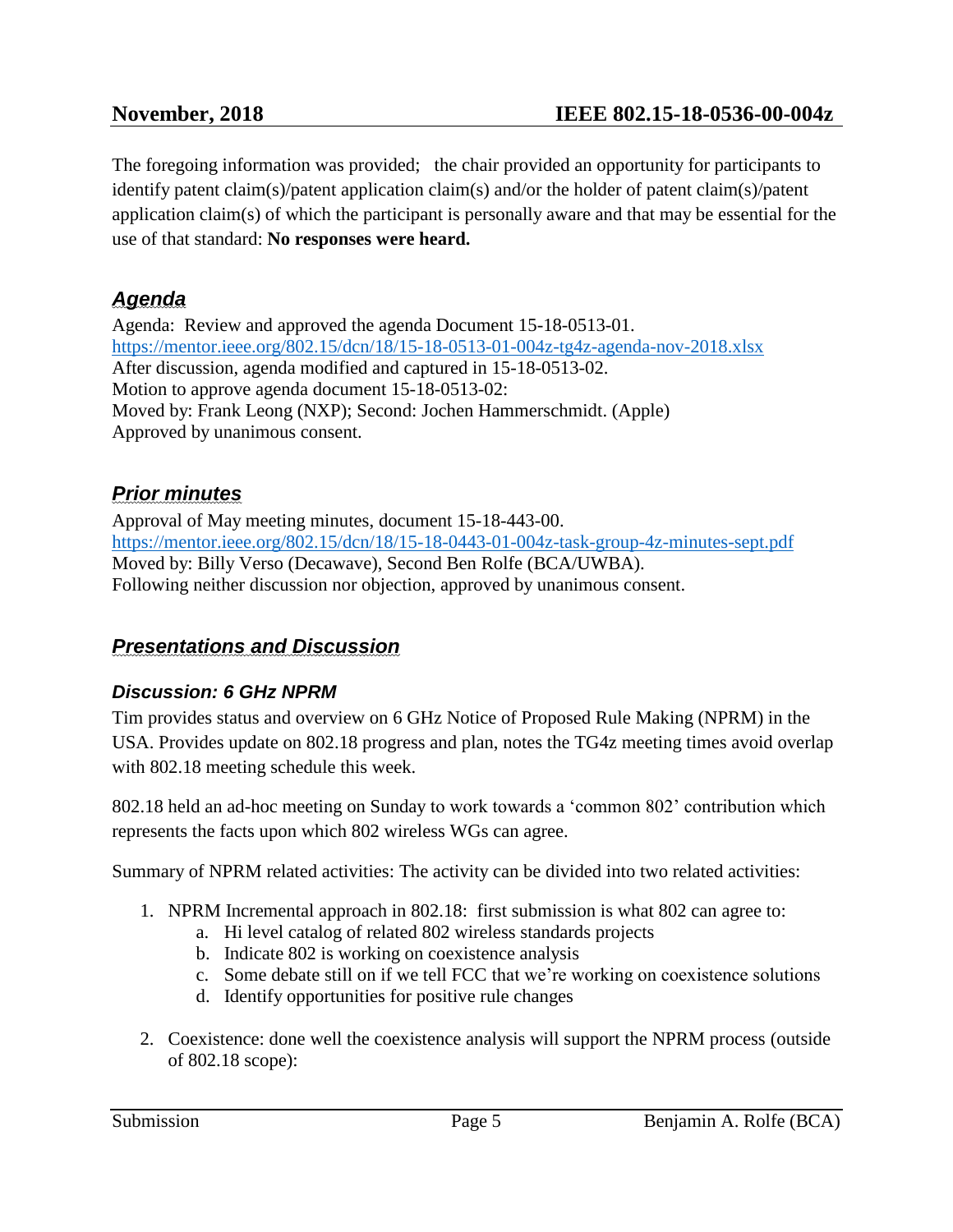- a. Analysis: characterize the potential coexistence situation supported by empirical and simulation data. Tell a believable, supportable story.
- b. Realistic mitigation strategies.

It is noted that interest in (2) varies greatly between different members within 802.

Tim presents the 802.18 draft document # 18-18-0139-00, the draft of the suggested hi-level 802 submission to the NPRM. Notes draft is a starting point, an 802.18 is looking to TG4z to provide the 802.15 input. Notes and suggested changes added as notes in the DOC and sent to 802.18 chair.

## <span id="page-5-0"></span>*Recess*

Recess @ 0010:07 local.

## <span id="page-5-1"></span>**Monday, November 12 2018 (PM1)**

Called to order @ 13:40 Local time. Chair and recording secretary are present. Meeting reminder given (review scope and conduct).

## <span id="page-5-2"></span>*Presentations and Discussion*

## <span id="page-5-3"></span>*Editing Status Report*

Billy Verso (Decawave) reports to the TG.

- 1. Held several teleconference calls
- 2. Well along integrating LRP contributions
	- a. doc 15-18-260-00 and 15-18-432-01 near complete
	- b. Started integrating doc 15-18-409-00
- 3. HRP
	- a. Working with collaborators to converge on contribution

## <span id="page-5-4"></span>*HRP Progress Report*

Frank Leong (NXP) reports to the TG.

Consensus on PHY layer details largely completed. Beginning work on MAC enhancements. Presents Doc # 15-18-543-00 Summary of requirements for MAC enhancements to support secure ranging with HRP.

<https://mentor.ieee.org/802.15/dcn/18/15-18-0543-00-004z-mac-considerations.pptx>

## <span id="page-5-5"></span>*MAC presentation*

Ayman Naguib, Doc # 15-18-0540-00 <https://mentor.ieee.org/802.15/dcn/18/15-18-0540-00-004z-mac-for-secure-ranging.pptx> MAC Considerations.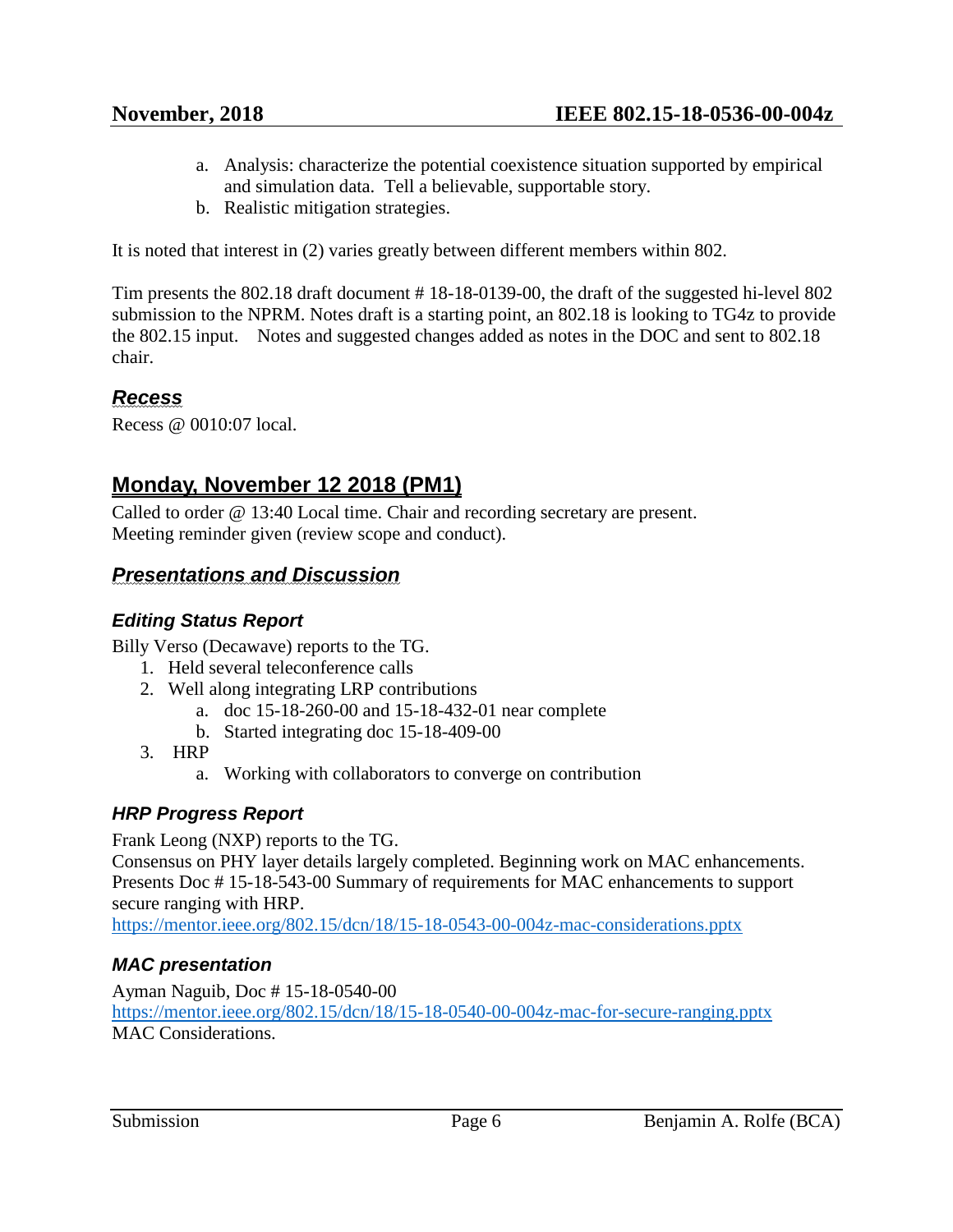#### <span id="page-6-0"></span>*Short Recess and Resumption*

Chair calls a 15 minute recess @ 15:00 local. Called back to order at 15:15 local time

#### <span id="page-6-1"></span>*Discussion: 6 GHz NPRM*

Having completed the agenda items for PM1, and upon agreement of the group, continue discussion of the input to 802.18 NPRM response (document # 18-18-0139-00).

## <span id="page-6-2"></span>*Recess*

Recess @ 15:50 local time.

## <span id="page-6-3"></span>**Tuesday, November 13 2018 (AM1)**

Called to order 08:09 local. Chair and recording secretary are present. Meeting reminder given (review scope and conduct).

## <span id="page-6-4"></span>*Presentations and Discussion*

#### <span id="page-6-5"></span>*Sequential Ranging Control Information Element*

Document #15-18-0549-01, Seongah Jeong (Samsung) [https://mentor.ieee.org/802.15/dcn/18/15-18-0549-01-004z-sequential-ranging-control](https://mentor.ieee.org/802.15/dcn/18/15-18-0549-01-004z-sequential-ranging-control-information-element.pptx)[information-element.pptx](https://mentor.ieee.org/802.15/dcn/18/15-18-0549-01-004z-sequential-ranging-control-information-element.pptx)

#### <span id="page-6-6"></span>*Inclusion of Multicast/Broadcast Ranging in Information Element*

Doc # 15-18-0550-01, Seongah Jeong (Samsung) [https://mentor.ieee.org/802.15/dcn/18/15-18-0550-01-004z-inclusion-of-multicast-broadcast](https://mentor.ieee.org/802.15/dcn/18/15-18-0550-01-004z-inclusion-of-multicast-broadcast-ranging-in-information-element.pptx)[ranging-in-information-element.pptx](https://mentor.ieee.org/802.15/dcn/18/15-18-0550-01-004z-inclusion-of-multicast-broadcast-ranging-in-information-element.pptx)

#### <span id="page-6-7"></span>*Inclusion of Ranging FoM in Information Element*

Doc # 15-18-0551-01, Seongah Jeong (Samsung) [https://mentor.ieee.org/802.15/dcn/18/15-18-0551-01-004z-inclusion-of-ranging-fom-in](https://mentor.ieee.org/802.15/dcn/18/15-18-0551-01-004z-inclusion-of-ranging-fom-in-information-element.pptx)[information-element.pptx](https://mentor.ieee.org/802.15/dcn/18/15-18-0551-01-004z-inclusion-of-ranging-fom-in-information-element.pptx)

#### <span id="page-6-8"></span>*MAC General Discussion*

Agreement that establishing time for MAC works is good; Priority is to complete resolving PHY issues first. Will work here if time permits and work on teleconferences between meetings.

#### <span id="page-6-9"></span>*Ad Hoc Discussions*

Suggested to recess to enable ad hoc discussions on HRP PHY.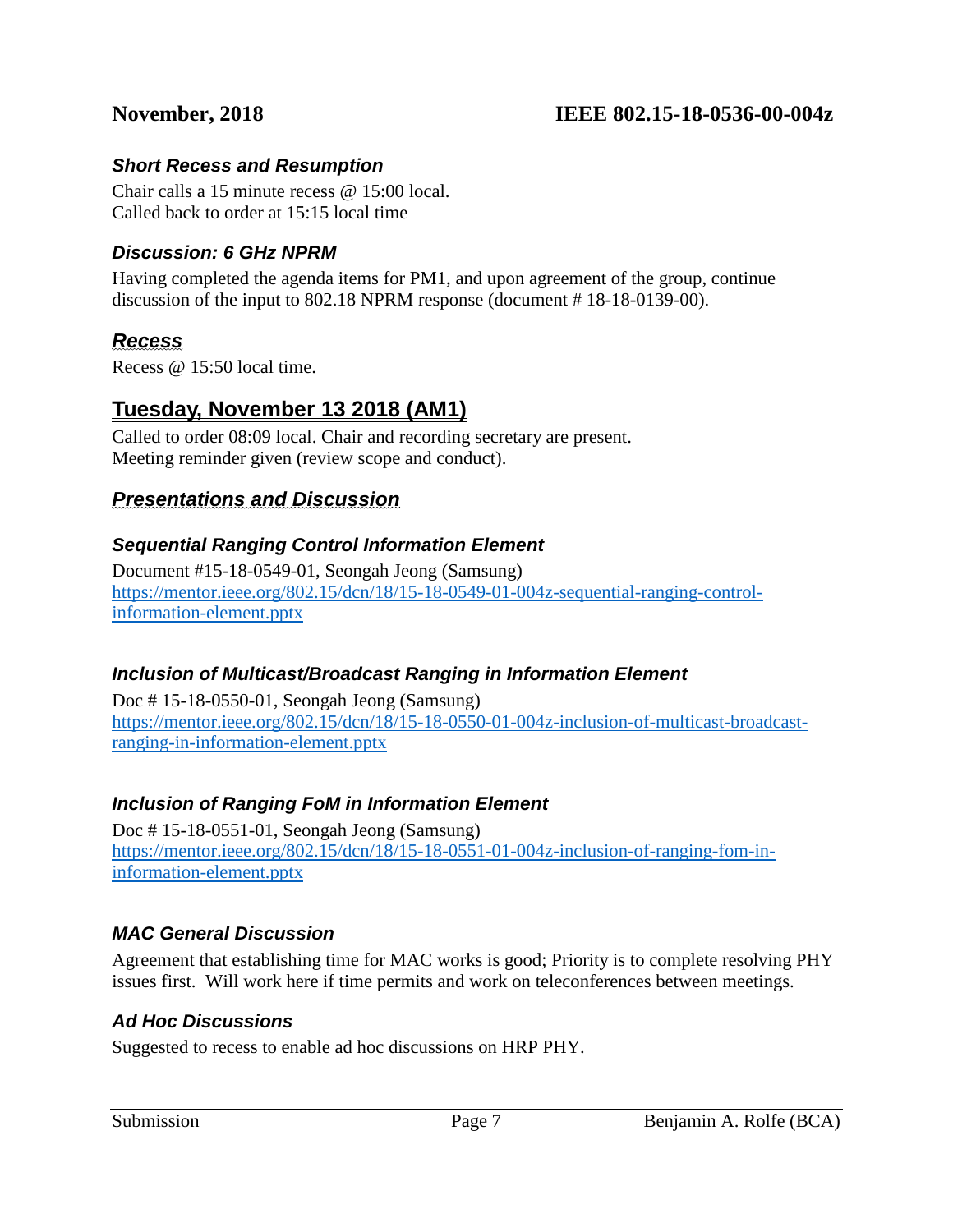## <span id="page-7-0"></span>*Recess*

Recess @ 09:17 local.

## <span id="page-7-1"></span>**Tuesday, November 13 2018 (PM1)**

Meeting called to order: 13:40. Chair and recording secretary are present. Meeting reminder given (review scope and conduct).

## <span id="page-7-2"></span>*Presentations and Discussion*

#### <span id="page-7-3"></span>*Draft Text for Inclusion of UWB Secure Service Information Element*

Document #15-18-0561-01, Aditya V Padaki (Samsung Research America) [https://mentor.ieee.org/802.15/dcn/18/15-18-0561-01-004z-draft-text-for-inclusion-of-uwb](https://mentor.ieee.org/802.15/dcn/18/15-18-0561-01-004z-draft-text-for-inclusion-of-uwb-secure-service-information-element.docx)[secure-service-information-element.docx](https://mentor.ieee.org/802.15/dcn/18/15-18-0561-01-004z-draft-text-for-inclusion-of-uwb-secure-service-information-element.docx)

## <span id="page-7-4"></span>*Update of UWB Radio Regulation in Japan*

Document 15-18-0546-00, Ryuji Kohno (YNU/CWC-Nippon) [https://mentor.ieee.org/802.15/dcn/18/15-18-0546-02-0dep-update-of-uwb-radio-regulation-in](https://mentor.ieee.org/802.15/dcn/18/15-18-0546-02-0dep-update-of-uwb-radio-regulation-in-japan.pdf)[japan.pdf](https://mentor.ieee.org/802.15/dcn/18/15-18-0546-02-0dep-update-of-uwb-radio-regulation-in-japan.pdf)

## <span id="page-7-5"></span>*Recess*

Recess @ 12:30 local.

## <span id="page-7-6"></span>**Wednesday, November 14 2018 (PM1)**

Called to order at 13:40 local time. Chair and recording secretary are present. Meeting reminder given (review scope and conduct).

## <span id="page-7-7"></span>*Presentations and Discussion*

#### <span id="page-7-8"></span>*HRP UWB PHY enhanced mode converged consensus*

Document 15-18-0590-00. Presented by Billy Verso, Frank Leong, Jochen Hammerschmidt. [https://mentor.ieee.org/802.15/dcn/18/15-18-0590-00-004z-hrp-uwb-phy-enhanced-mode](https://mentor.ieee.org/802.15/dcn/18/15-18-0590-00-004z-hrp-uwb-phy-enhanced-mode-converged-consensus.pptx)[converged-consensus.pptx](https://mentor.ieee.org/802.15/dcn/18/15-18-0590-00-004z-hrp-uwb-phy-enhanced-mode-converged-consensus.pptx) Following discussion on the presentation, a motion is offered:

Motion to approve document 15-18-0590-00 for inclusion into the baseline. Moved by Billy Verso, Second by Frank Leong. Following neither discussion nor objection motion carries by unanimous consent.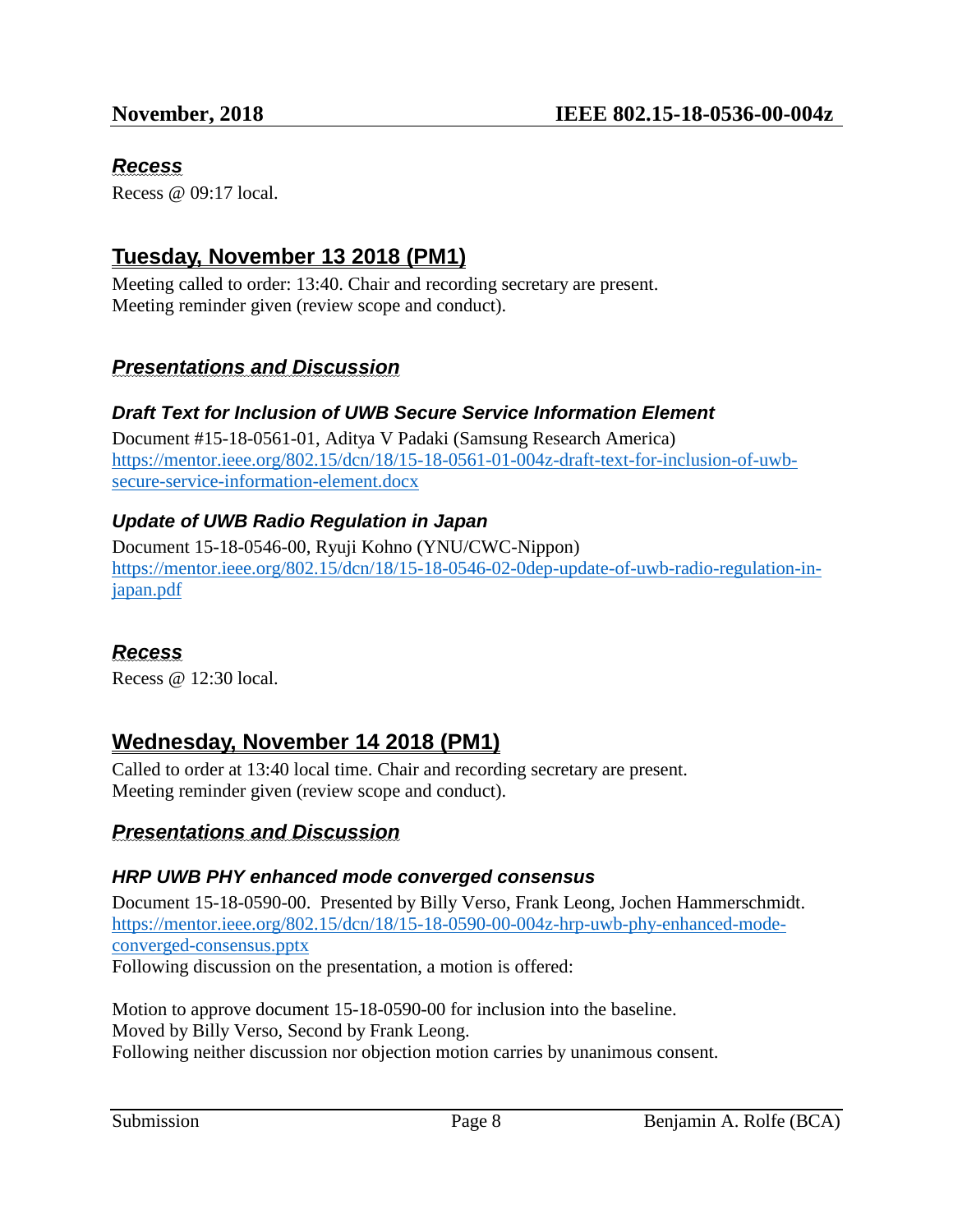#### <span id="page-8-0"></span>*Frame format and modes revision for LRP UWB PHY*

Document 15-18-0589-00, presented by David Barras (3dB). [https://mentor.ieee.org/802.15/dcn/18/15-18-0589-00-004z-frame-format-and-modes-revision](https://mentor.ieee.org/802.15/dcn/18/15-18-0589-00-004z-frame-format-and-modes-revision-for-lrp-uwb-phy.pptx)[for-lrp-uwb-phy.pptx](https://mentor.ieee.org/802.15/dcn/18/15-18-0589-00-004z-frame-format-and-modes-revision-for-lrp-uwb-phy.pptx) Discussion: Following discussion on the presentation, a motion is offered: Motion to accept the additional technical content of document 15-18-0589-00 into the baseline Moved by: David Barras, Second: Ben Rolfe Following neither discussion nor objection motion carries by unanimous consent.

#### <span id="page-8-1"></span>*MAC Discussion*

Propose begin work on MAC text tomorrow AM2. It is noted that the MAC contributions are largely aligned in principle, work is needed to complete details.

#### <span id="page-8-2"></span>*Reminder*

Chair reminds the group of the 802.18 meeting AM1 Thursday.

Recess at 14:55 for 20 minute recess. Called to order at 15:15.

#### <span id="page-8-3"></span>*NPRM input to 802.18*

Work on proposed edits to 18-18-0139-04.

## <span id="page-8-4"></span>*Recess*

Recess @ 15:48

## <span id="page-8-5"></span>**Thursday, November 14 2018 (AM2)**

Called to order at 10:35. Chair and recording secretary present. Meeting reminder given.

#### <span id="page-8-6"></span>*Presentations and Discussion*

#### <span id="page-8-7"></span>*802.18 NPRM Initial Comment*

Tim reviews background and state of the submission as completed this morning in the 802.18 meeting. Document 18-18-0139-07. <https://mentor.ieee.org/802.18/dcn/18/18-18-0139-07-0000-fcc-18-295-ieee-802-comment.docx>

#### <span id="page-8-8"></span>*MAC discussion*

Billy Verso presents document #15-18-0599-00. Draft text covering two way ranging mechanisms, procedures and messages [https://mentor.ieee.org/802.15/dcn/18/15-18-0599-00-004z-draft-text-covering-two-way-ranging](https://mentor.ieee.org/802.15/dcn/18/15-18-0599-00-004z-draft-text-covering-two-way-ranging-mechanisms-procedures-and-messages.docx)[mechanisms-procedures-and-messages.docx](https://mentor.ieee.org/802.15/dcn/18/15-18-0599-00-004z-draft-text-covering-two-way-ranging-mechanisms-procedures-and-messages.docx)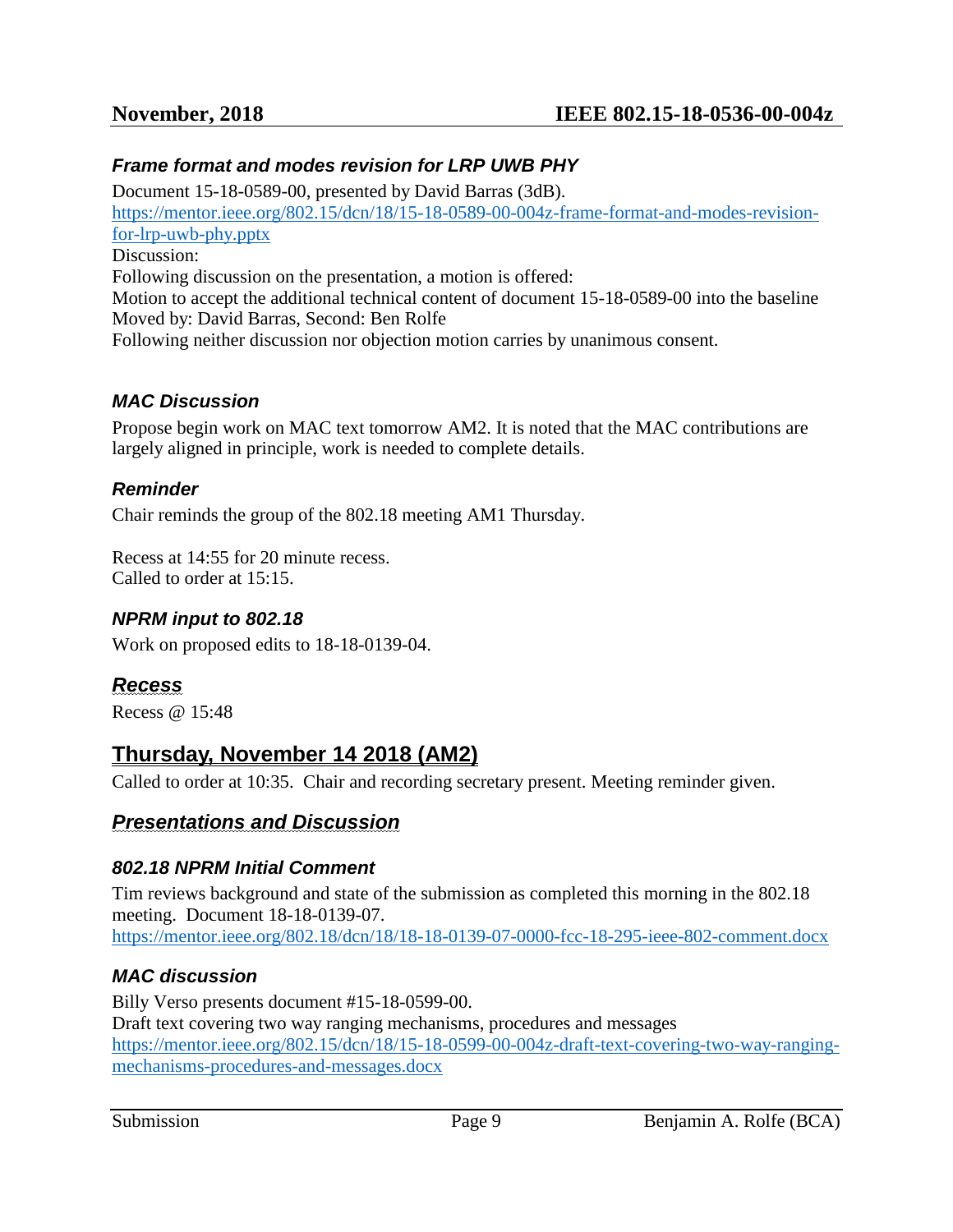This can server as a start of a contribution with all MAC text changes. Includes updates and corrections to the overview of ranging clause, adaptation of IEs defined in 802.15.8 to 802.15.4z, and updates to the MAC service primitives and PIB. MAC contributors to work with technical editor (Billy) to complete.

## <span id="page-9-0"></span>*Teleconference Schedule*

**Every 2 weeks at 6:00 AM PDT; first 2 on Dec 4th and 18th .**

#### <span id="page-9-1"></span>*Recess*

Recess @ 12:25 local

### <span id="page-9-2"></span>**Thursday, September 14 2018 (PM1)**

Called to order at 13:40. Chair and recording secretary present. Meeting reminder given.

Discussion on the draft development and WG balloting process. Discussion on developing Coexistence analysis for the CAD. Volunteers needed. None so far. **NOTE: Cannot start working group balloting of draft until we have a CAD.**

### <span id="page-9-3"></span>*Next steps*

Review process and schedule. Target is draft to letter ballot following January meeting.

## <span id="page-9-4"></span>*Working Group Motions:*

No WG motions required.

## <span id="page-9-5"></span>*AOB*

<span id="page-9-6"></span>None heard.

## *Adjourn*

Motion to adjourn Moved by Jochen Hammerschmidt, second by Billy Verso. Non debatable, no objections heard. Adjourned @ 17:15.

## <span id="page-9-7"></span>**Other References**

## <span id="page-9-8"></span>*Final output of 802.18 on the 6GHz NPRM*

<https://mentor.ieee.org/802.18/dcn/18/18-18-0139-06-0000-fcc-18-295-ieee-802-comment.docx>